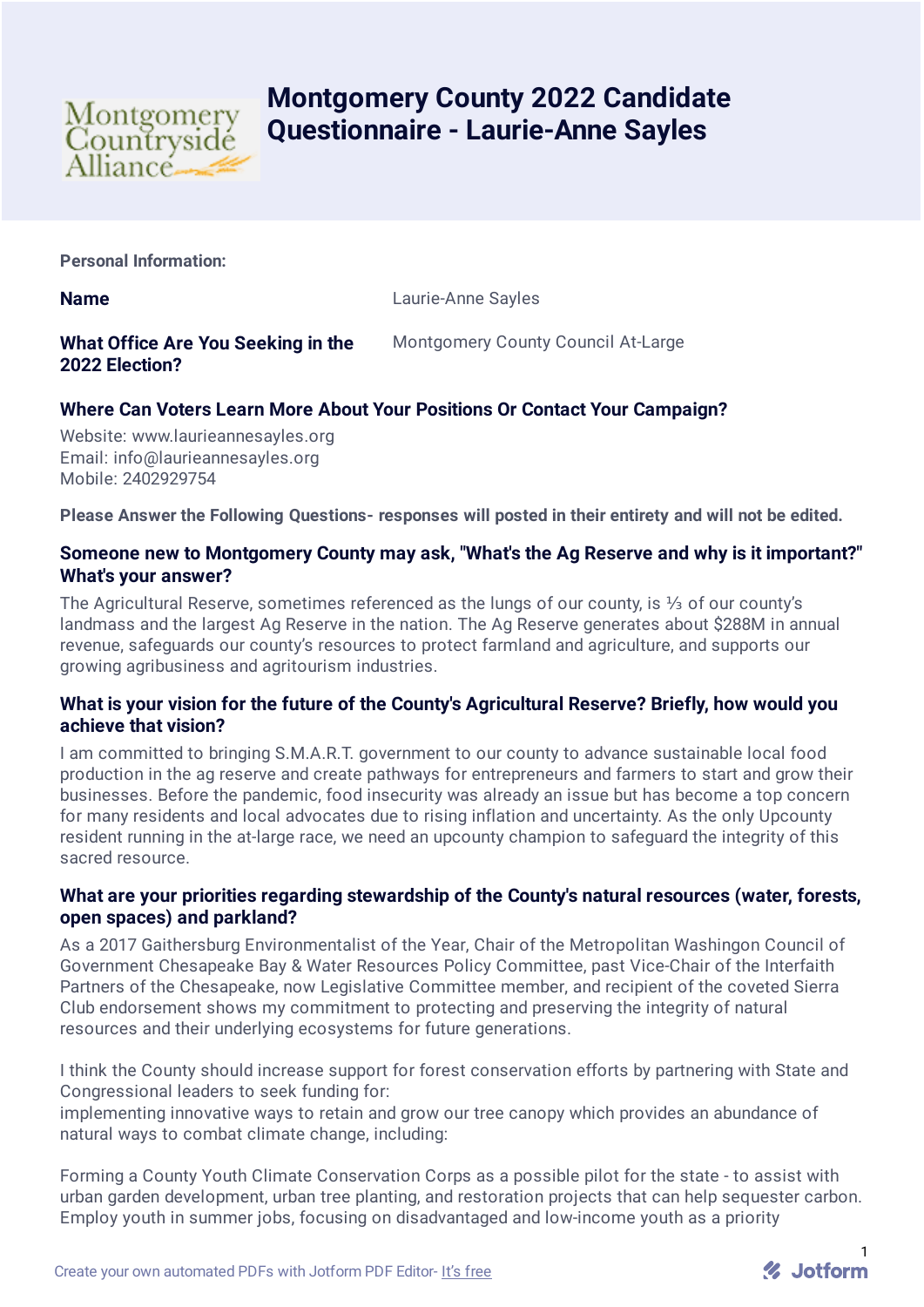Building capacity (e.g., via funding and training) for communities to administer surveys to assess current forest mitigation approaches and evaluate areas for improvement

Increasing skill-based programs and training to expand and improve workforce demands for treeplanting programs

Leveraging public and private funds through traditional and innovative funding streams to secure the funding necessary to ensure Montgomery County's mitigation plantings are native trees

#### **What role will you play with regard to ensure that we safeguard our drinking water supply both surface and groundwater?**

I will be a vocal advocate for safeguarding our drinking water supply, both surface and groundwater, by supporting effective environmental services and regulations for residents and businesses in our county —rules for garbage removal, property upkeep, sidewalk cleanliness, and disposal of hazardous materials.

#### **What are your top priorities to help the County address climate change? What role will the Ag Reserve play?**

Residential and commercial developments are the largest emitters of greenhouse gas emissions, closely followed by vehicle traffic. The Council's pledge to reduce greenhouse gas emissions by 80% by 2027 and entirely by 2035 is laudable and ambitious. My SMART agenda calls for:

Strengthening 21st century learning from cradle to career and beyond

Making a living in Montgomery County more affordable

Advancing sustainable local food production in the Ag Reserve

Recovering from the pandemic while revitalizing the economy

Tackling climate change through multi-modal transportation infrastructure My top priorities include:

Building transit-oriented, affordable residential and commercial developments to lessen the carbon footprint and adhere to the Building Energy Performance Standards recently passed by Montgomery County. This bill establishes the BEPS framework for buildings over 25,000 sq. ft, to meet the county's goal of 60% reduction in greenhouse gas emissions by 2030 and net-zero by 2045.

We can combat climate change through transportation infrastructure solutions like transitioning MCPS. Ride-On, and county vehicles to renewable energy sources while supporting tax incentives for families and businesses to upgrade their cars to renewable energy.

As a public health advocate, outreach and engagement with our stakeholders are crucial to raising awareness about an issue and influencing behavioral and societal changes. Therefore, partnering with stakeholders like the Ag Reserve, MoCo Food Council, environmentalists, farmers, and our various County Departments to facilitate public outreach campaigns to engage, inform, and empower our diverse communities with information on how to leverage our Ag Reserve to reduce emissions, safeguard our resources, cultivate a local food ecosystem, and model the benefits of composting to advance organic farming and reduce food waste.

#### **What more can be done to support our local farm businesses and rural communities?**

The Ag Reserve is genuinely an upcounty gem and the lungs of our county. We're very fortunate to have this resource in our backyard. However, the average farmer is nearing retirement, and we have minimal access to an experienced workforce ready to sustain this industry long term. If we're serious about revitalizing our economy as we transition through the uncertainty of COVID, we need to reimagine what that looks like, and that includes:

Advancing local food production in our Ag Reserve by building the infrastructure necessary for these local farm businesses to operate more efficiently, like the recent ribbon-cutting of the Poolesville Grape Crushing and Wine Facility, spurring regional economic development and lessening the impact of climate change

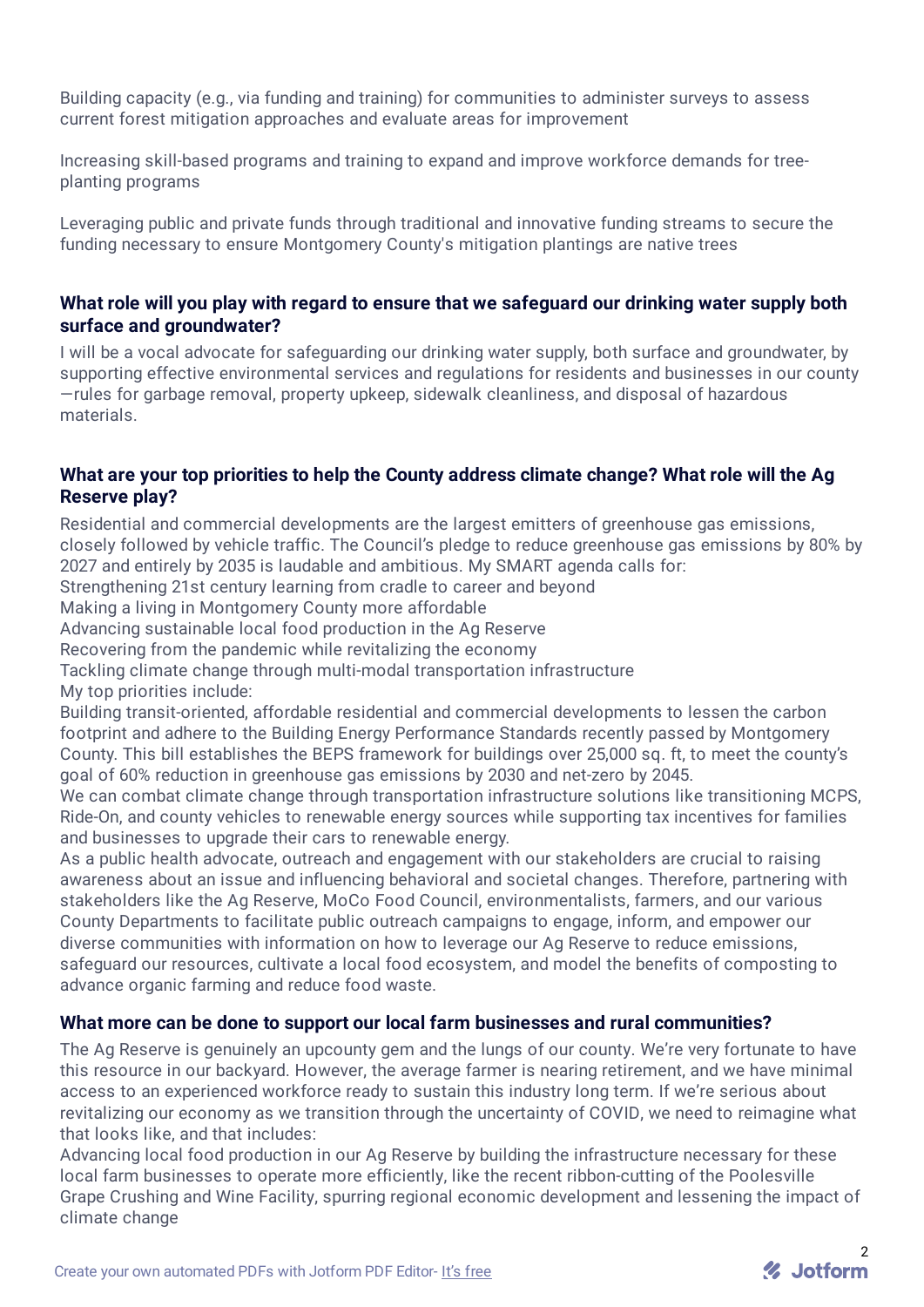working with MCPS, Montgomery College, and our University of MD Systems to train the next generation of farmers that want to contribute to a sustainable local food ecosystem while partnering with the County's Economic Development Corporation and Visit Montgomery to market and leverage agribusiness and agritourism opportunities.

## **What are your regional transportation priorities? Do you support M83 and an additional Potomac bridge and outer beltway through the Reserve or adjacent rural zones?**

I support alleviating traffic on our major roads and highways to reduce GHG emissions. Suppose it results in significant tree loss that leaves our tree canopy in further disrepair. In that case, I cannot support such improvements that threaten to harm our environment amid a climate change crisis. As the only Upcounty resident in this race, our neighbors north of me were promised certain transportation guarantees to make their home purchases more attractive. They didn't realize it would take this long to build or implement. So while I support infrastructure improvements like relieving traffic along M83 and offering residents cleaner and more accessible alternatives, the amount of funding we receive from the state and federal levels will determine what more needs to be done to tackle climate change through transportation infrastructure improvements, starting with cleaner bus lines with road enhancements along the same route as M83 to see if prior commuter levels are different post-pandemic, before making long term irreversible infrastructure decisions.

Again, traffic relief will happen when teleworking becomes more permanent. We start to fully fund multi-modal transit solutions to see what traffic relief occurs when we build infrastructure that makes it easier and more convenient for commuters and people to navigate business centers, workplaces, and recreational activities. We should not be focused on adding more lanes and making permanent changes until we see the impacts of transit projects included in the master plan for decades.

## **How should our County manage its solid waste? What role should incineration, composting and recycling play?**

The incinerator should be closed when the contract expires in 2026 while exploring ways the county can move toward a sustainable Zero Waste alternative for all waste streams. I also support setting a measurable zero goal and a county implementation plan to divert more waste and reduce per capita waste generation. The cleaner our waste streams, the more value this waste holds for reusing, recycling, and composting.

I support outreach and education policies to ensure buy-in is central to the mission. Having passed and introduced a composting program in our city, I support policies like mandatory composting that San Francisco introduced in 2003 to achieve zero waste by 2020. However, they found it an impossible goal to reach that quickly. The city is still a global leader in waste management, having implemented aggressive strategies to minimize trash and increase recycling through technological innovation, behavioral modification, and legislature.

As the first city in the US to make composting mandatory while also banning non-recyclable, noncompostable single-use containers for food service back in 2007, once buy-in is achieved, we should incentivize people to maintain progress until goals are achieved.

Moreover, mandatory recycling ordinances and the proper infrastructure and education investments are in place. Advancing local food production in the Ag Reserve is one of the policy platform ideas I'm championing in my race for County Council At-Large. Composting plays a massive role in enriching the soil for local farmers with the nutrient-rich waste developed from composting.

# **What are your views on the general plan update "Thrive 2050," both the process and the draft now before the Council?**

Having spent the last year, during the pandemic and a racial reckoning, finalizing and unanimously passing the master plan for Lakeforest Mall, I understand a great deal of transparency and engagement necessary for a community to understand what is being proposed and the benefits of having an appropriate timeframe for residents and stakeholders to contribute their ideas and concerns to inform the final product better.

While some believe the level of outreach and engagement has been appropriate, as someone who regularly evaluates and approves master plans and project plans, I think The County Council could spend more time engaging the public on the intended goals of THRIVE 2050. I also believe there is a